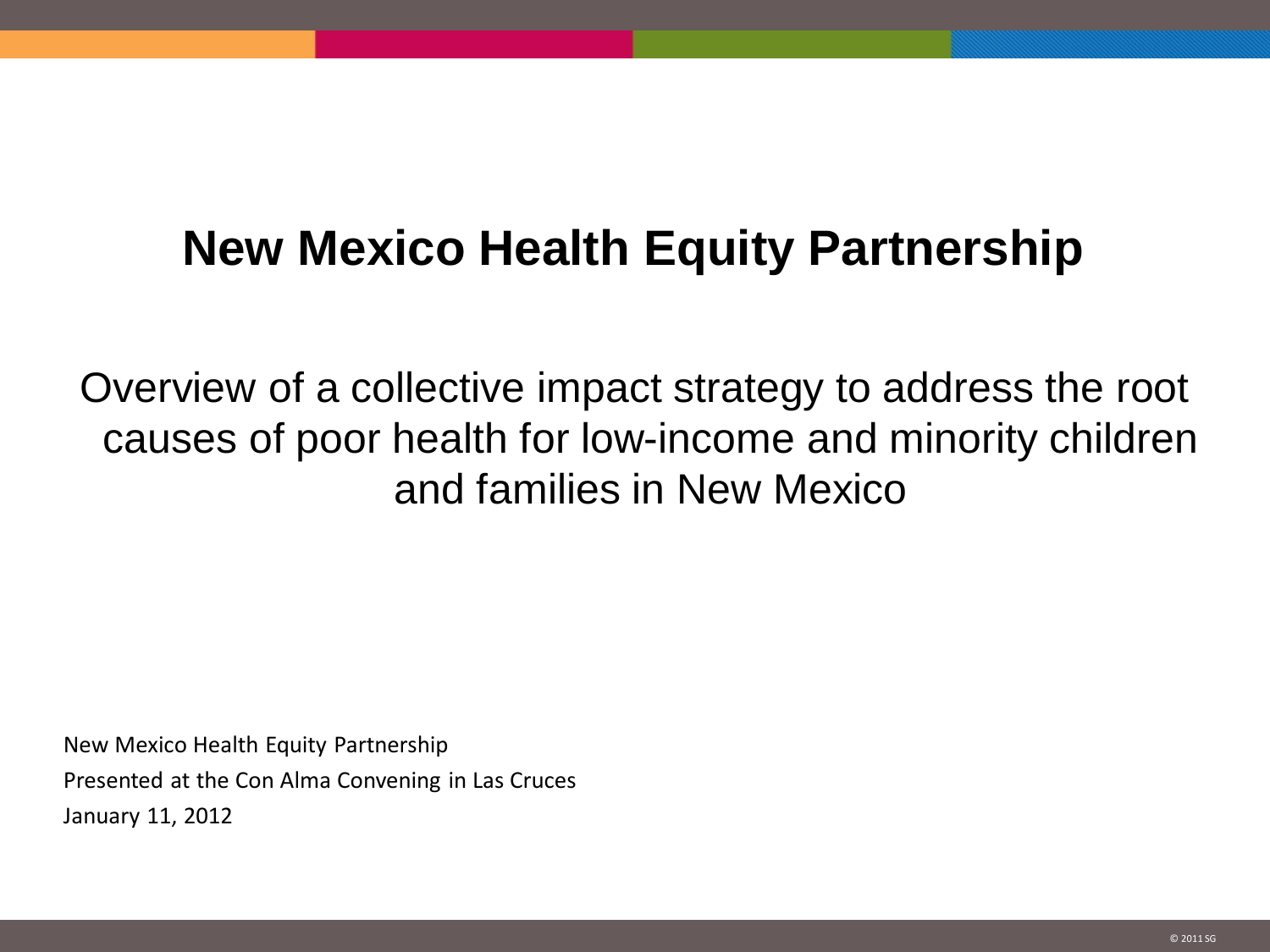### **New Mexico Health Equity Partnership**

Strengthening and advancing health equity within health councils and community

**Training** community leaders in Health Impact Assessments

Expanding the Place Matters Initiative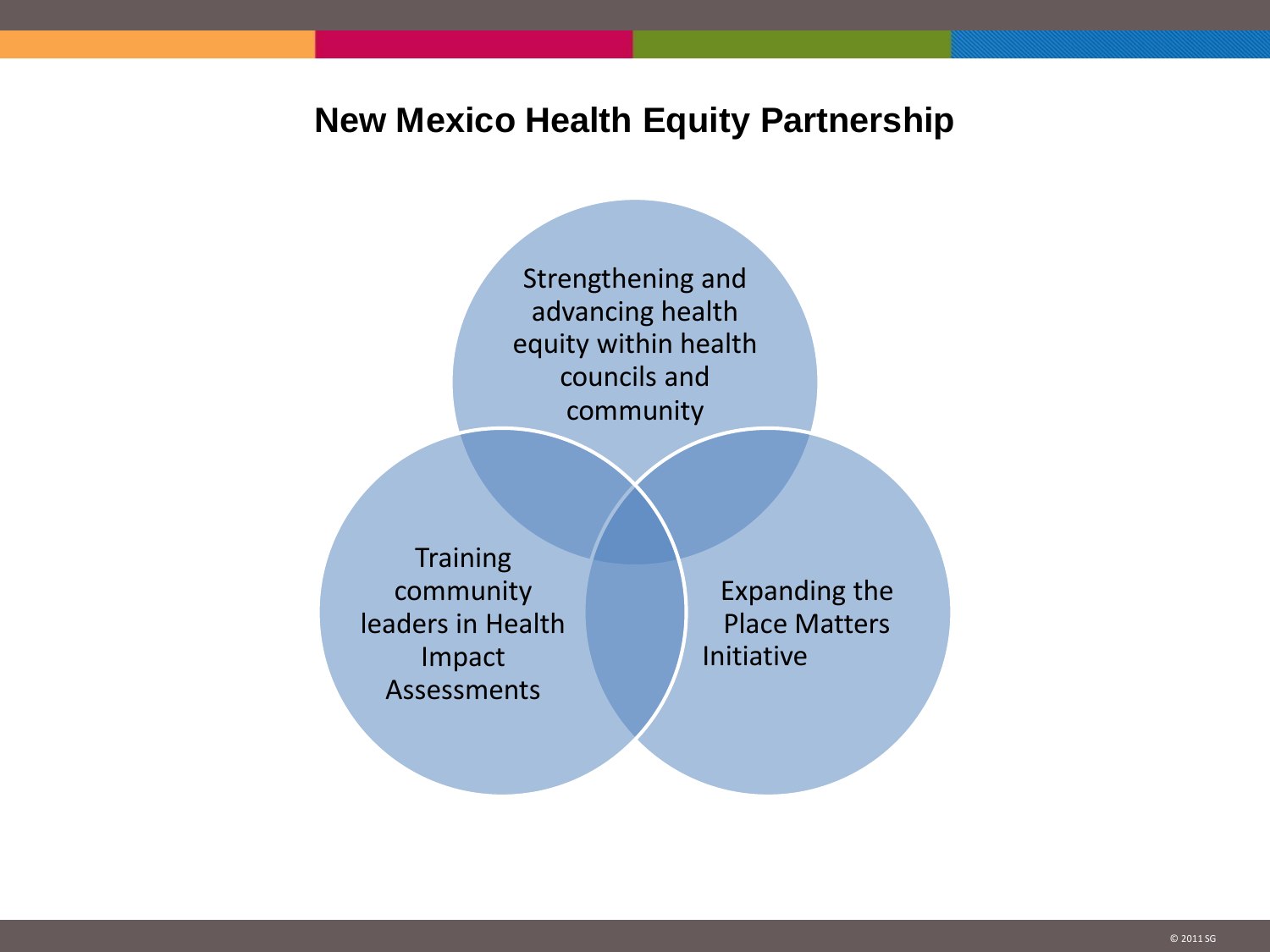# **Initial Health Equity Partners**





*We expect the number of partnerships to grow over time*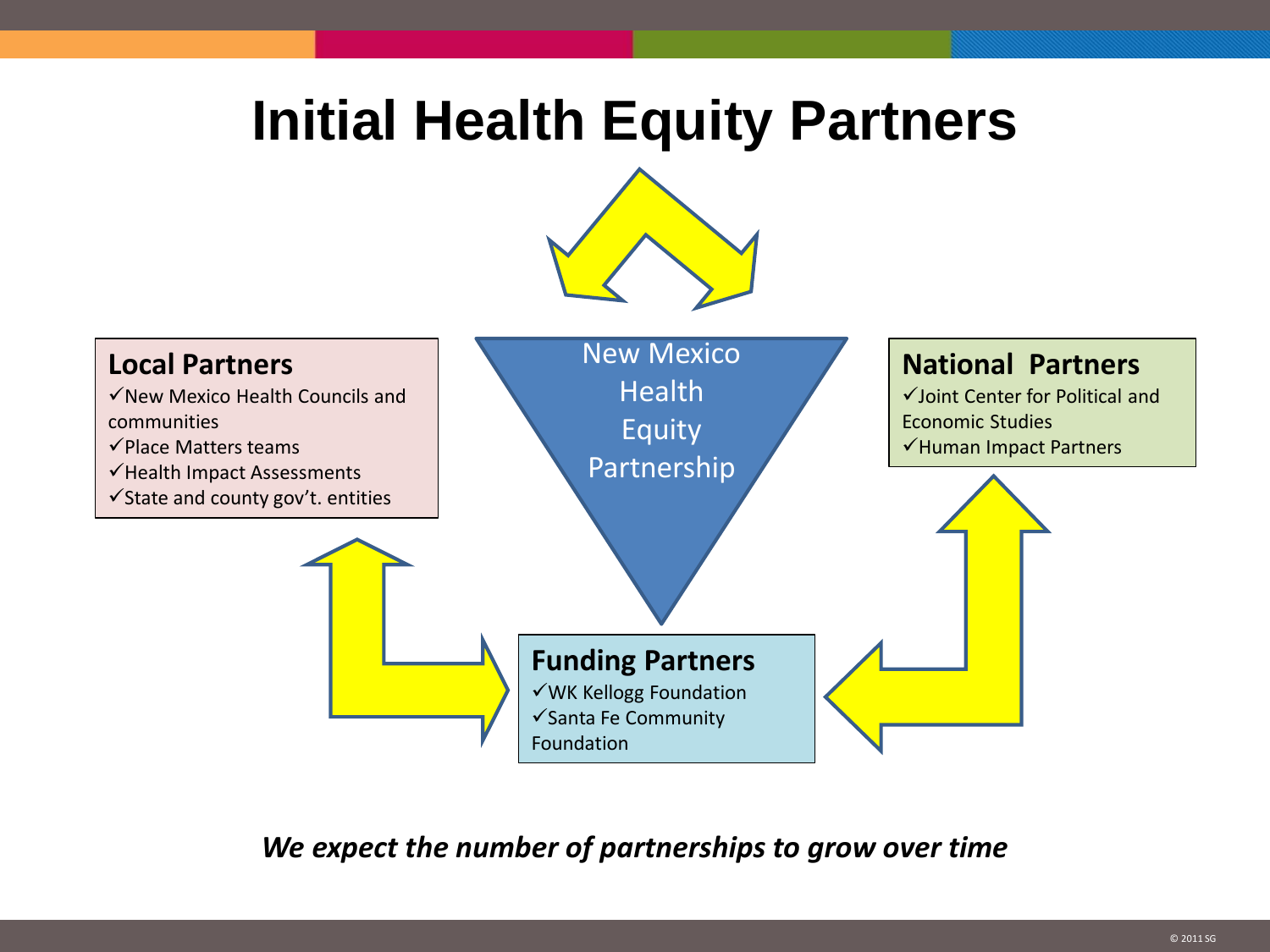### **Place Matters - Key to Expansion**

- Assist with the orientation of new teams to the National Place Matters Initiative and Social Determinants of Health
- Mentor new teams by participating in technical assistance calls and site visits
- Assist with establishing organizational structure, goals, processes, and evaluation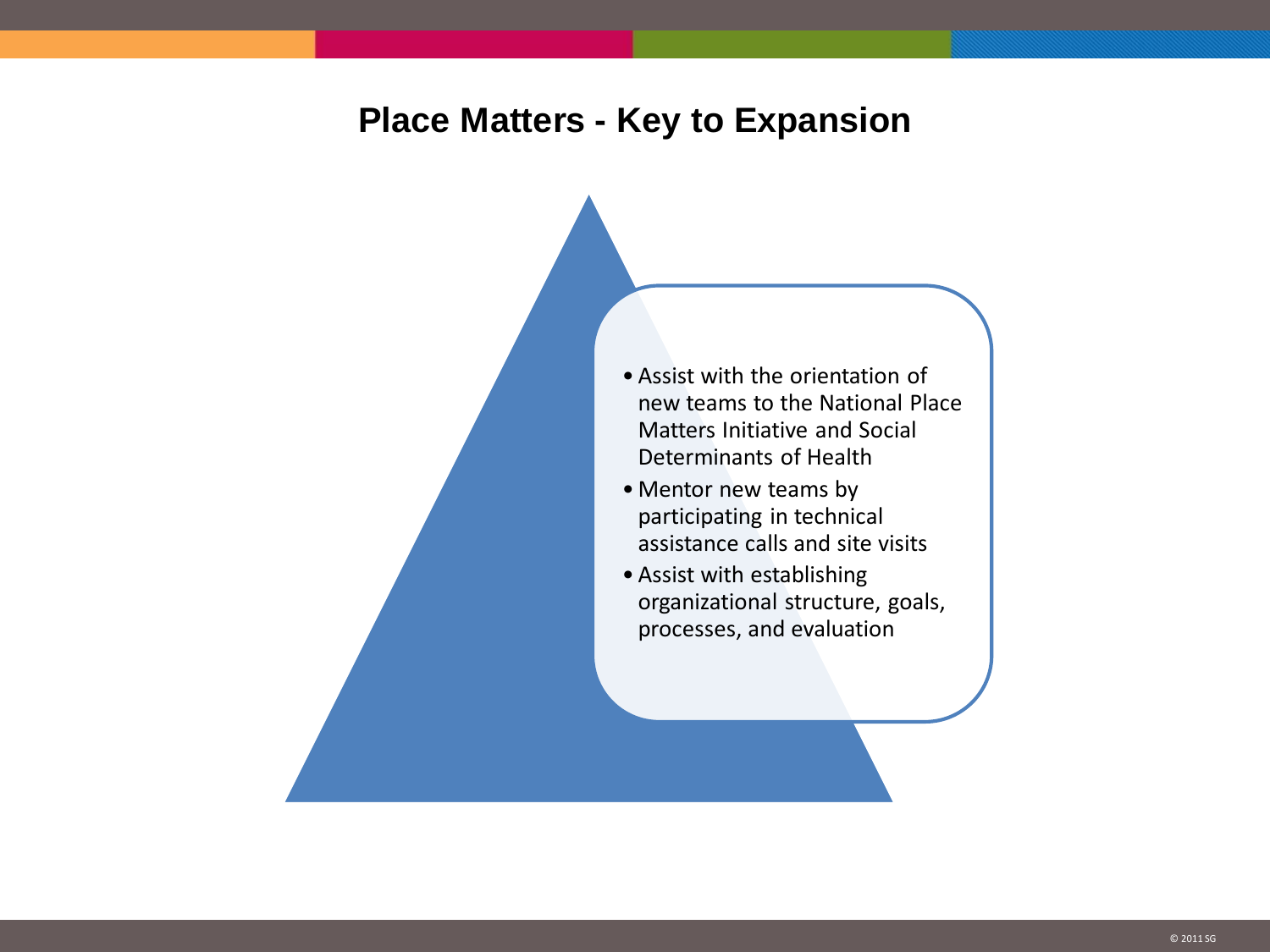## **Place Matters Expansion to Doña Ana, McKinley and San Juan counties**

To assemble diverse teams representing multiple stakeholders and sectors critical to the effort to advance health equity

To perform an environmental scan to identify health inequities and existing policies (or lack of)

To address health inequities through placebased interventions and policy change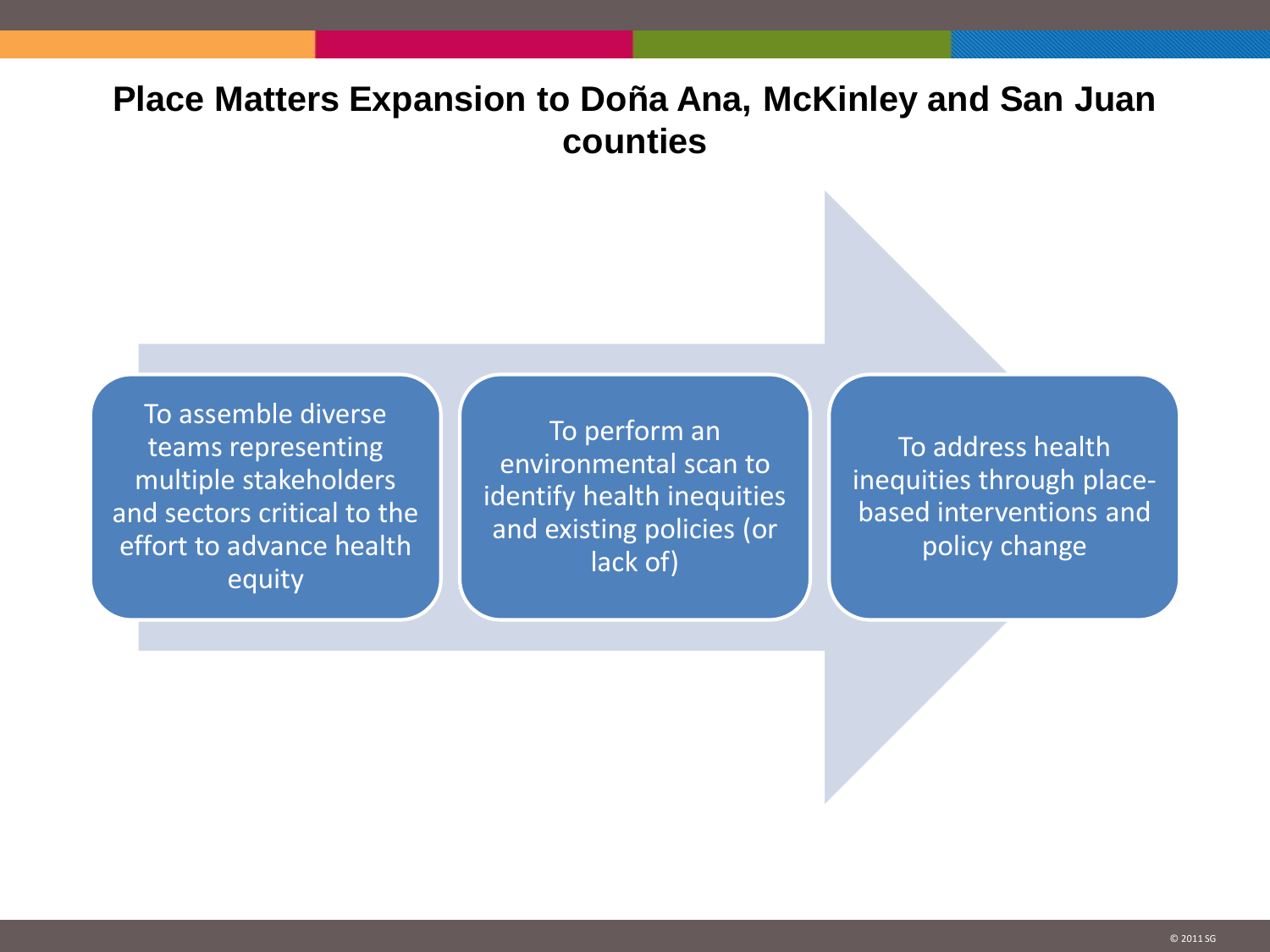## **Health Impact Assessments**

# **Objective**

• Ensure that health and health inequities are considered in decisionmaking using an objective and scientific approach, and engage stakeholders in the process

# **Essential Tasks**

- Screening
- Scoping
- Assessment
- Recommendations
- Reporting
- Monitoring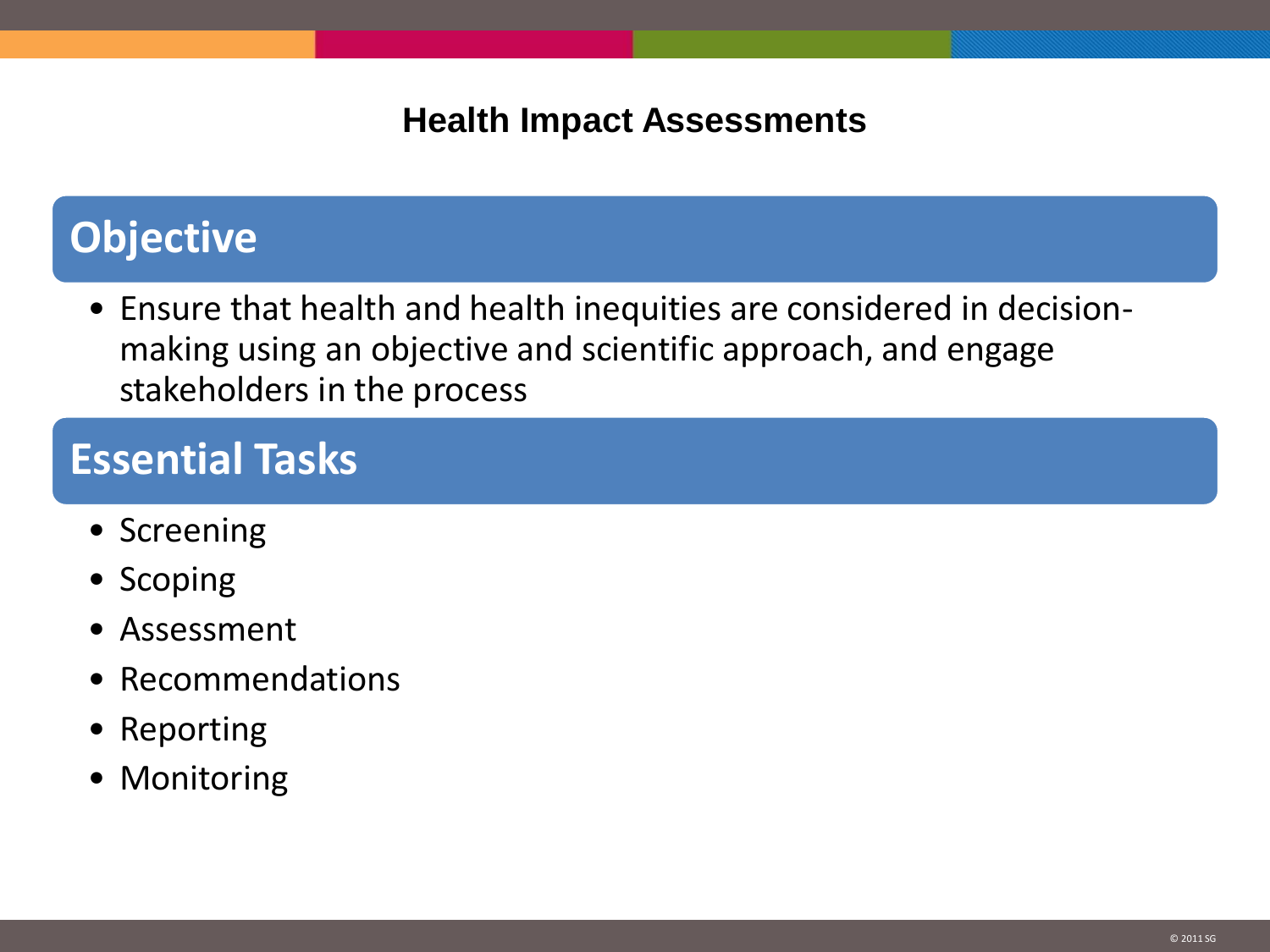## **Health Impact Assessments – Key Points continued**

#### **HIA has many benefits. It:**

- •Provides a comprehensive analysis of issues and helps identify trade-offs in decision-making
- •Supports community engagement and legitimizes "unheard" voices
- •Helps to provide input up-front in decision-making and build support for better outcomes
- •Considers historical, cumulative and disparate impacts
- •Includes a focus on communities experiencing the most significant policy externalities
- •Speeds project approvals

### **HIAs have been conducted on:**

- •Land use and transportation plans and projects, including:
	- •Comprehensive, general, and area plans
	- •Mixed-use and residential development projects
	- •Transit-oriented development plans
	- •Port and freeway expansions
- •Natural resource extraction projects
- •Education, employment, energy, agriculture and housing policies